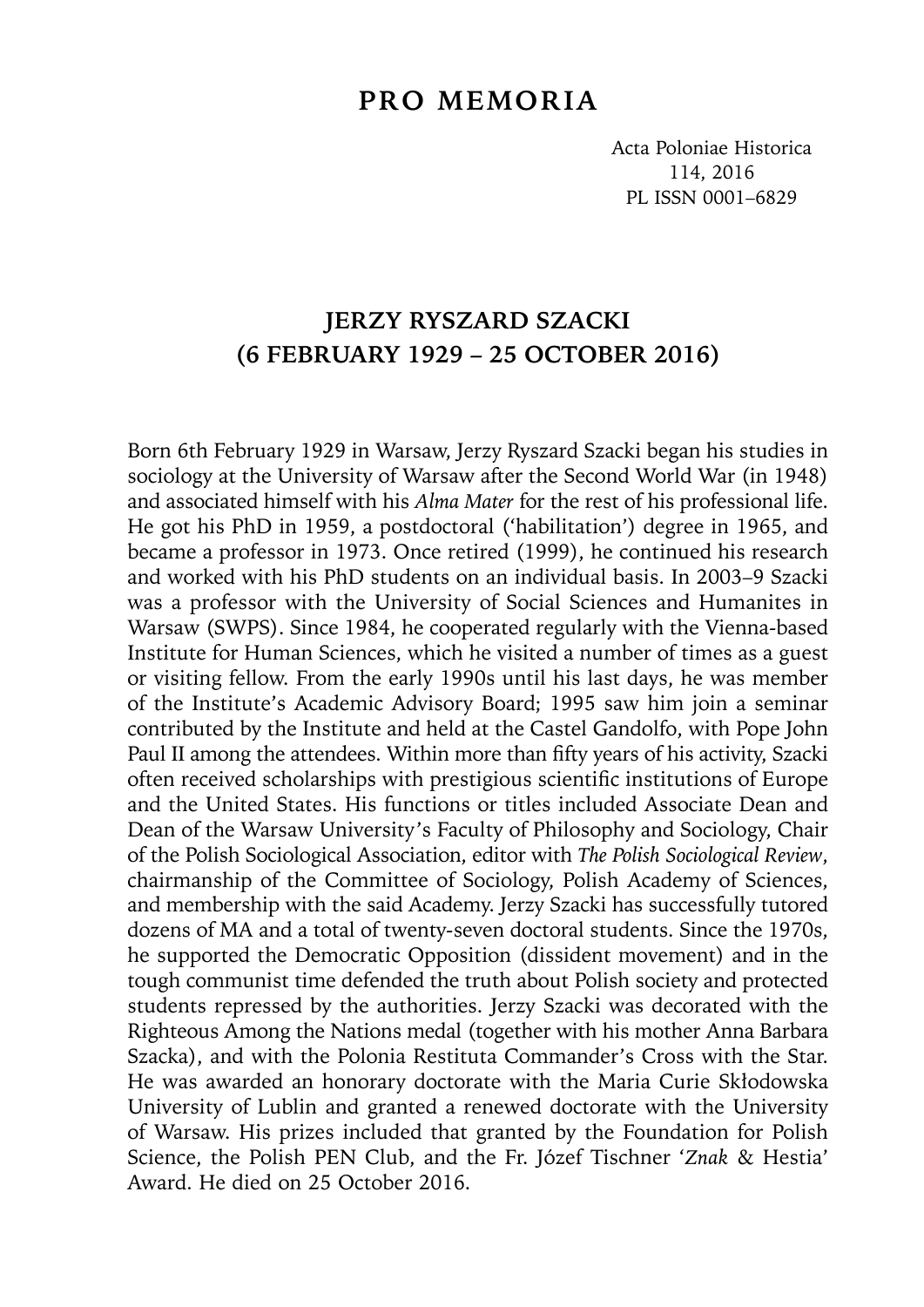Jerzy Szacki is considered to have been a leading exponent of the Warsaw School of the History of Ideas. It was a milieu of scholars who in the latter half of the 1950s, under a prevalent political control of intellectual life, embarked on innovative studies on the European tradition of philosophical, political, and social thought. As he recollected years afterwards, The School formed an "extremely vivid intellectual milieu where you could unrestrainedly discuss any single thing".<sup>1</sup> In his first years as a scholar, Szacki focused on the history of Polish political thought. Under tutelage of Prof. Nina Assorodobraj-Kula, he wrote an MA thesis entitled *Aspects of the ideology of Polish revolutionaries of nobility background (M. Mochnacki /* Dekada Polska; *J.L. Łukawski* / Nowa Polska), 1952, and later on continued his studies in this field, crowning his efforts with a doctoral thesis (written under Prof. Bronisław Baczko), published in a book form as *Ojczyzna. Naród. Rewolucja. Problematyka narodowa w polskiej myśli szlachecko rewolucyjnej* [Homeland. Nation. Revolution. The national question in Polish noble-revolutionary thought].2 It was already at that early stage that Szacki outlined the problems he was to deal with till his last days, the first among them being query for the theoretical foundation and methods of research into the history of thought and for the relationships between social and historical sciences. These issues were visited in a number of his studies and in a dedicated book;<sup>3</sup> among his late-period achievements is an erudite introduction to the Polish edition of a collection of studies by German historian Reinhart Koselleck.<sup>4</sup> The other issue is nation as a collectivity and a category of importance to common(-sense) thinking, the theory of social sciences, and political thought. Szacki would revisit the problem systematically; over a number of years, he planned to compile a large study on the idea of nation and nationalism – an idea that was never fulfilled, owing to a variety of reasons.

His following book, *Kontrrewolucyjne paradoksy. Wizje świata francuskich antagonistów Wielkiej Rewolucji 1789–1815* [Counterrevolutionary paradoxes: The visions of the world proposed by French antagonists of the Great Revolution, 1789–1815],<sup>5</sup> investigated philosophical, political, and social ideas as manifestations of a comprehensive vision of the world which is formed

<sup>1</sup> Jerzy Szacki, 'Lectio doctoris', in *Jerzy Szacki doktor* honoris causa *Uniwersytetu Marii Curie-Skłodowskiej* (Lublin, 2009), 20.

<sup>2</sup>*Idem*, *Ojczyzna. Naród. Rewolucja. Problematyka narodowa w polskiej myśli szlacheckorewolucyjnej* (Warszawa, 1962).

<sup>3</sup>*Idem*, *Dylematy historiografi i idei oraz inne szkice i studia* (Warszawa, 1991).

<sup>4</sup>*Idem*, *W poszukiwaniu czasu historycznego*, in Reinhart Kosselleck, *Warstwy czasu. Studia z meta historii*, trans. by Krystyna Krzemieniowa and Jarosław Merecki (Warszawa, 2012), vii–xxxii.

<sup>5</sup>*Idem*, *Kontrrewolucyjne paradoksy. Wizje świata francuskich antagonistów Wielkiej Rewolucji 1789–1815* (Warszawa, 1965; 20122).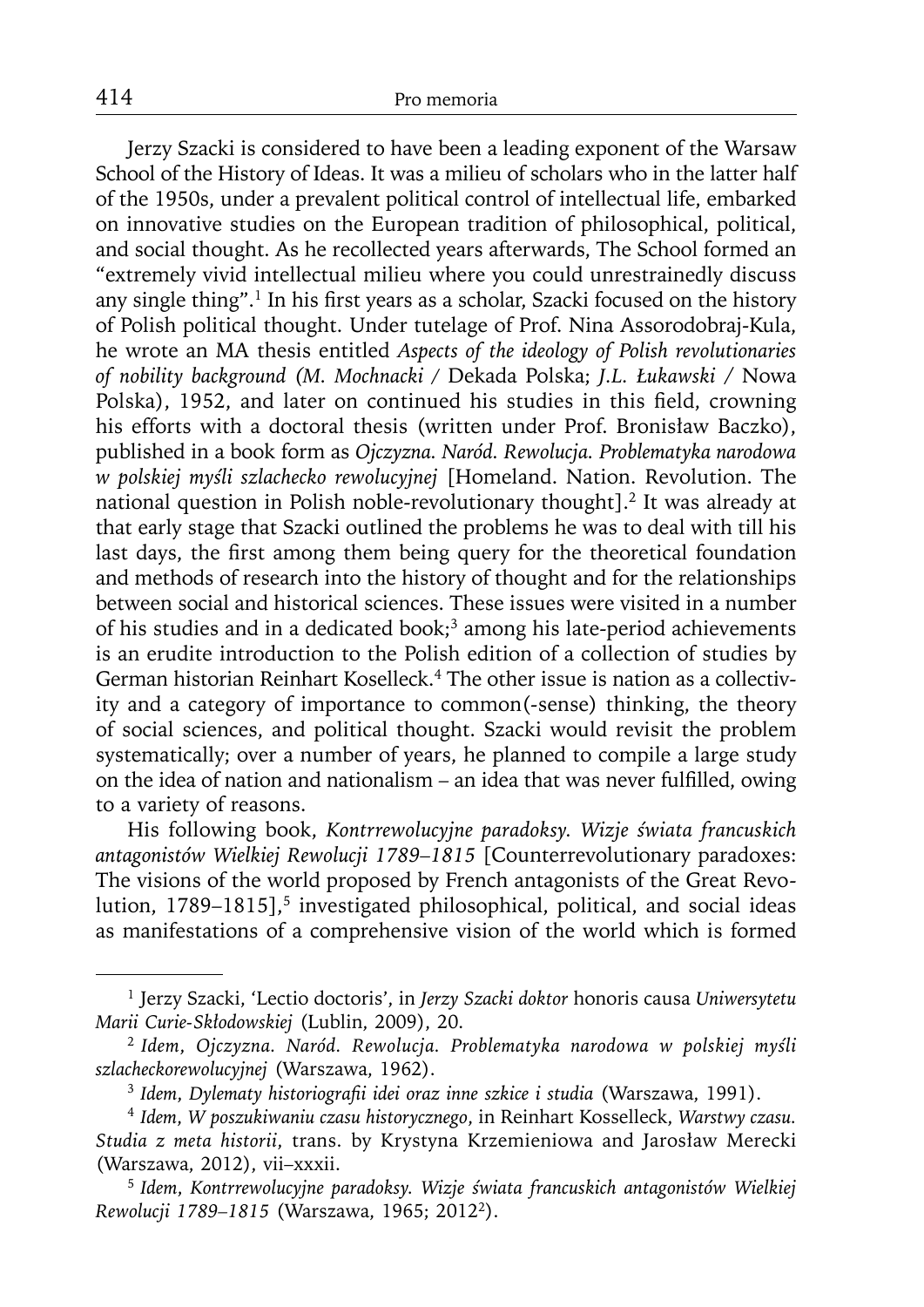resulting from the experiences of people that function in a concrete historic reality: the concept that became the identification mark of the Warsaw School of Historians of Ideas. French critics of the revolution experienced a loss; a world they considered good had been destroyed. Their thoughts turned to the past, with all its inherent things of importance and value to them. The idea to re-establish the lost order and harmony in place of a bad present, apparently rooted in things old and certain, was inevitably becoming utopian: it was a vision alternative to the actual reality and a programme of another revolution whose costs and consequences were impossible to calculate. One of the book's central themes was, therefore, the relationship between the tradition and a utopia; Szacki's research on conservatism and restoration made him aware of a complexity of the relationships between the past the societal and political present. A book entitled *Tradycja* [Tradition] focuses on this particular topic, with a penetrating analysis of the various meanings of the title notion – functioning in the political thought, the humanities, and everyday communication language – coming to the fore. Szacki identifies three concepts of tradition: (i) object-oriented, which includes heritage, patterns/models and values transmitted from one generations to the other; (ii) activity-related – that is, transmission of contents; and (iii) subjective – the present day generation's attitude toward the past, acceptance of certain values and models/patterns against rejection of others.<sup>6</sup> This revisiting and rearrangement of the issue in question was of importance for the Polish humanities; subject-oriented understanding of tradition became an important theoretical perspective for research into collective memory in Poland. Szacki's focus on concepts relating to tradition caused that he deviated, for short time, from a 'historian of thought' path and assumed the role of research sociologist in order to conduct a thorough survey study on collective memory – or, to be more specific, on transmission of tradition in Polish families.7

Tradition and the dilemmas related with it was among the inspirations for Szacki to deal at a length with utopia – a topic of importance to the humanities in the late 1960s/early 1970s. The author would refer to his own book on utopia without much respect, considering it a study on the borderline of journalism and popularisation. As a matter of fact, the book is one of the most interesting scholarly essays ever written by a modern Polish humanist, incessantly inspiring, brilliant, thought-provoking, and well-written. And written it was "not so much for the purpose of making more accessible certain matters having been completely elaborated on and explained by experts as, rather, focus the reader's attention on certain problems the author considers

<sup>6</sup>*Idem*, *Tradycja. Przegląd problematyki* (Warszawa, 1971; 2nd revised edn. – Warszawa, 2011).

<sup>7</sup> *Idem*, *Tradycja i współczesność* (Warszawa, 1973).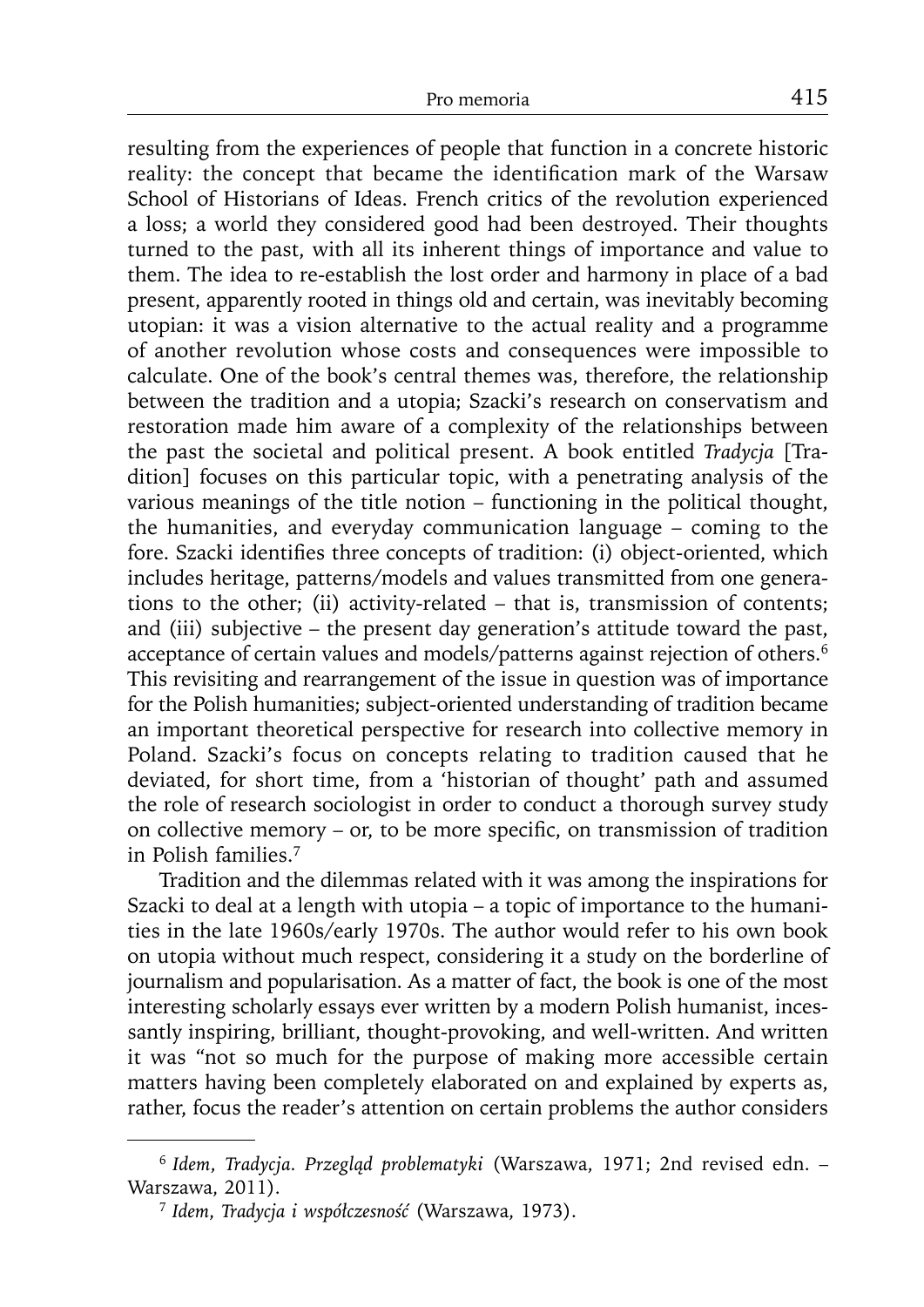important and, to no lesser extent, disputable and far from satisfactorily comprehensible."8

The most renowned work by Jerzy Szacki, the one that was studied by several generations of social sciences students, is his *Historia myśli socjologicznej*. First published in English in 1979, as *History of Sociological Thought*, it was twice republished in Polish in 1981 and 1983, respectively. A new edition – greatly revised, with new sections added – came out in 2002. As the author recollected, with his inherent sense of humour, this most recent edition earned him no 'ministerial score' (the decision-maker officials saw it merely as a textbook) but won him, instead, the prestigious Foundation for Polish Science Award (2003). In the opening chapter, the author remarked that "the task this book is supposed to fulfil is rather modest: it has been conceived as a popular textbook of use for university-level sociology students".9 While the remark makes one better aware of Jerzy's modesty as a man, but would never apply to the actual content of the volume. The *History of Sociological Thought* is a complex work, one that stems from a meticulously thought-over response to the question on the rationale behind practising a history of science – sociological science, in this particular case: "As is the case with any tradition, the sociological tradition is thus not a collection of ideas and doctrines whose content is definitely definable at all, owing to the historians' effort. The sociological tradition is constantly in motion that repeatedly invalidates the earlier findings, which takes place not so much owing to some new historical sources being discovered, as to the changes occurring in the contemporary scientific awareness."<sup>10</sup> This statement tells us much about how Jerzy Szacki perceived and comprehended sociology – namely, as a discipline with a two-century long ambition to be 'the true' empirical science whose methodology is close to that present in the natural sciences but is in fact polyphonic, embedded in various paradigms, incessantly resuming a theory and rereading the classics. To reconstruct the rich tradition behind the discipline in question was a great task; it is pretty astonishing that one man has succeeded doing it. Szacki's objective was, unceasingly, to develop an interdisciplinary concept, rather than getting enclosed within the limits set by academic classification. Hence, his monograph is not limited to what has been written by authors defining themselves as sociologists. His outline of the evolutionary process of the sociological thought, from the Antiquity till the late twentieth century took account of representatives of other areas, including philosophy, psychology, economy, or historiography. In analysing the specialisations, trends or currents, he sought to identify what was common between their exponents – the questions shared by their epoch.

<sup>8</sup>*Idem*, *Spotkania z utopią* (Warszawa, 1980)

<sup>9</sup>*Idem*, *Historia myśli socjologicznej* (Warszawa, 2002), 17.

<sup>10</sup> *Ibidem*, 10.